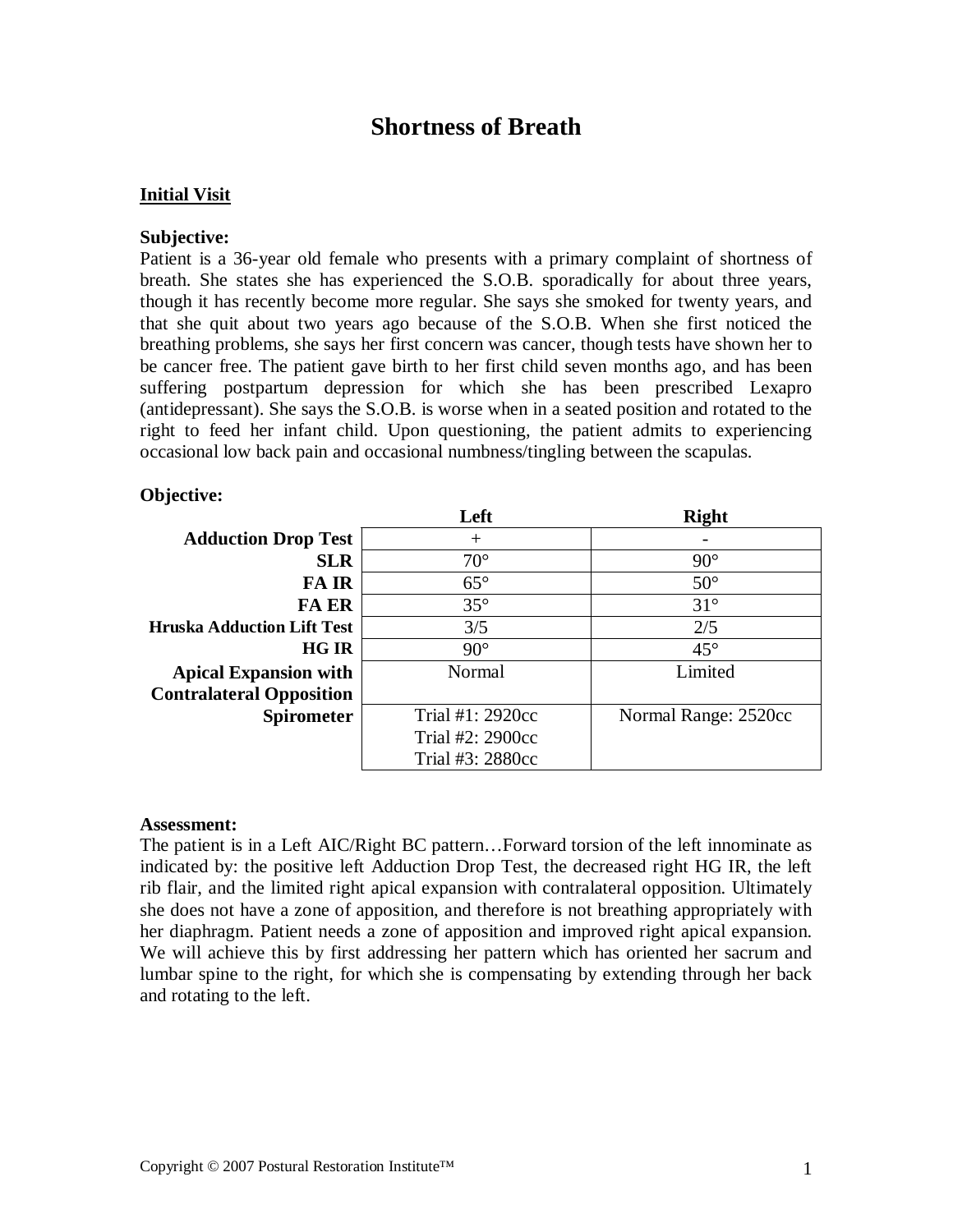## **Treatment:**

- 1. *Sternal Positional Stretch (3rd Edition CD: Sagittal Anterior Neck Inhibition)*
	- To assist with opening the (right) chest wall for improved apical expansion
- 2. *90-90 Hip Shift with Hemibridge and Balloon (2nd Edition CD: Integration – Supine #6)*
	- We were able to:
		- o Activate the Left IC adductor
		- o Activate the Left Hamstring
		- o Assist with Right Apical Expansion
		- o Focus on Diaphragmatic Breathing
- 3. *Standing Un-Resisted Wall Reach (2nd Edition CD: Integration – Standing #8)*
	- Done to help get (left) ribs down, round out the back and promote diaphragmatic breathing

## **Second Visit (2 1/2 weeks)**

## **Subjective:**

Pt reports that her breathing is much improved. She says she only notices the S.O.B. when she is nursing.

## **Objective:**

|                                   | Left                     | <b>Right</b>             |
|-----------------------------------|--------------------------|--------------------------|
| <b>Adduction Drop Test</b>        | $\overline{\phantom{a}}$ | $\overline{\phantom{0}}$ |
| <b>Hruska Adduction Lift Test</b> |                          | 4/5                      |
| <b>HG IR</b>                      | 90°                      | $45^{\circ}$             |

## **Assessment:**

Pt is still in a right BC pattern. She needs improved right apical expansion, and a zone of apposition.

## **Treatment:**

- 1. *Right Sidelying Apical Expansion with Balloon (2nd Edition CD: Integration – Sidelying #21)*
	- Done to promote right apical expansion and diaphragmatic breathing
- 2. *All Four Intercostal/Lat Inhibition (3rd Edition CD: Frontal Right Intercostal Inhibition)*
	- To promote right apical expansion
- 3. *MR:*
	- *Left AIC, Superior T4* Note: Following these techniques, right HG IR improved to 60°